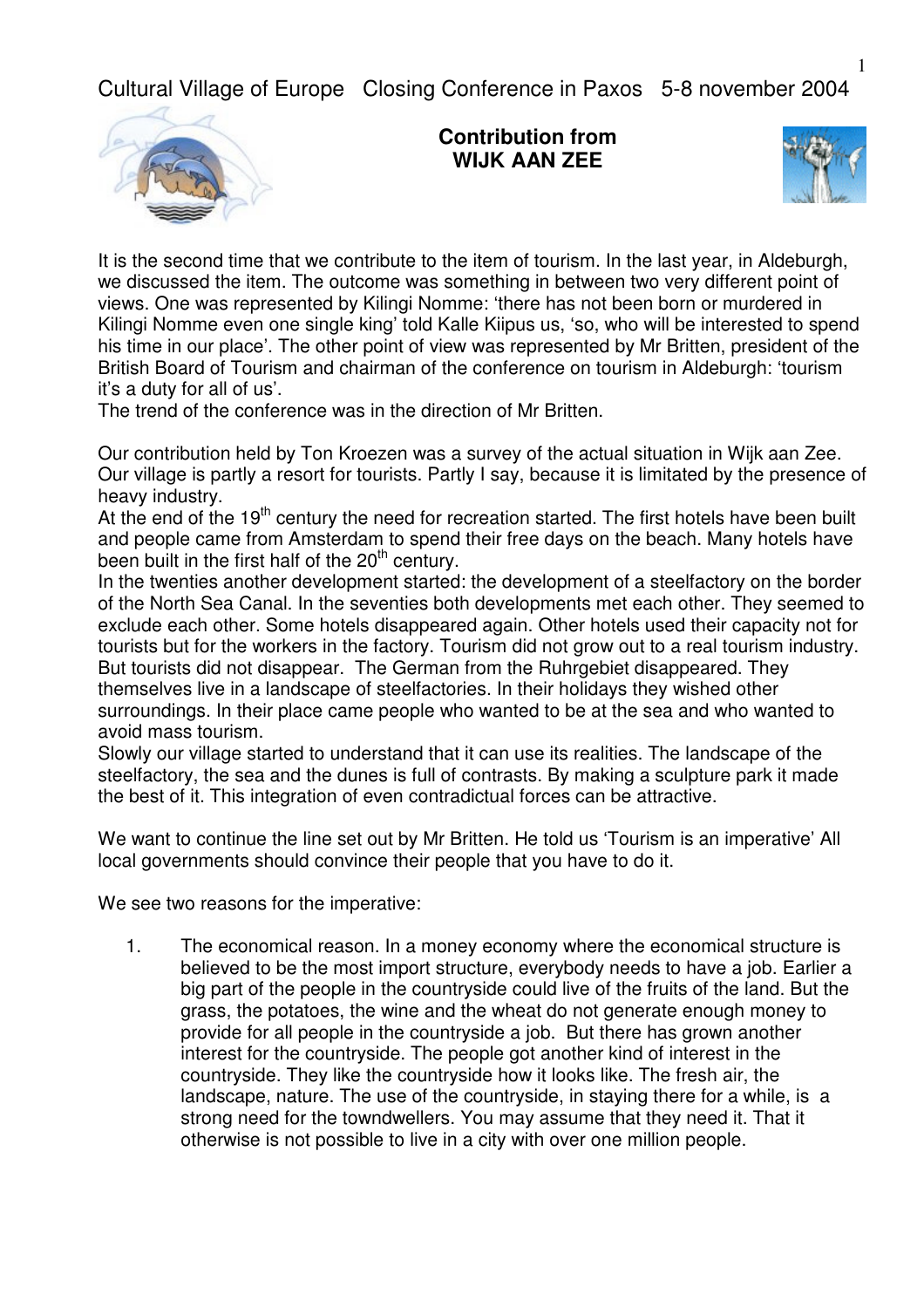2. The second reason for the imperative of working on tourism is the need for a better connection between town and countryside. The urban culture is walking on its own. This was one of our conclusions as Cultural Village. Villages and countryside did not have a choice. For a village to be taken serious, you had to use the same terminology and to take over the culture of the town people. By extending hospitality to the people of the cities in their spare time may grow the contact with them, the contact that the farmers lost. Farmers get slowly aware of the fact that they lost this contact. Too many towndwellers do not have any idea under what circumstances farmers live and work. For them an animal is a home animal: a dog or a cat or a bird in an cage; or the lion, the dolphins and the sharks you see on the television. Tourism may bring this contact if it is no mass tourism. Cultural Village of Europe has born on a bridge between town and countryside. In a hotel where foreigner and auttochton meet each other every day.

These are the two reasons why you can call tourism a necessity to the villages. Now the question of what to do to get that tourist into your village. How do you organise that? 5 factors are important:

- ♣ Knowledge of your own village.
- ♣ Awareness of the needs of city people.
- ♣ Infrastructure: beds, toilet facilities
- ♣ 'working'space.
- ♣ advertising

# Knowledge of your own village

It is very important to know your own environment and your own fellow-villagers. What there is and who there lives. In our case we have a sea. That is exceptionally attractive. We also have a steel factory. Visiting a steel factory can be very interesting.

In such a steel factory they make things out of steel. Maybe you can do something with that. In the past we have made steel sculptures together. That resulted in a sculpture part for visitors from outside. Space is often attractive for sculptures. Sculptors look for space to place their sculptures.

And the people. You may want to sell anything, but without a good salesman you will not sell anything. Condition number one for the development of tourism is knowledge of the people and the environment of the own village.

# Knowledge of the needs of a city person.

For tourism in your village it is important to have an idea of the recreation needs of the city person. Does he want to read a book, swim, sport, work, discover, paint or learn something?

They certainly want more than just a holiday. They also want a place to study together for a weekend or a week. The price matters a lot. Luxury is redundant.

Painters like to work in a different environment for a while.

To musicians and theatre groups it can be very attractive to have room and shelter to rehearse for a long weekend or even a week.

# The factor: Which investments should be made?

Of course you need beds and showers. You need space. You need food, cooking facilities or a restaurant. In Wijk aan Zee people rent out their own home. They themselves moved into the shed behind the house, the so-called 'summer house'. After many years that has turned around. The summer house is now being rented. If you want to do something with music a piano is a great help of course.